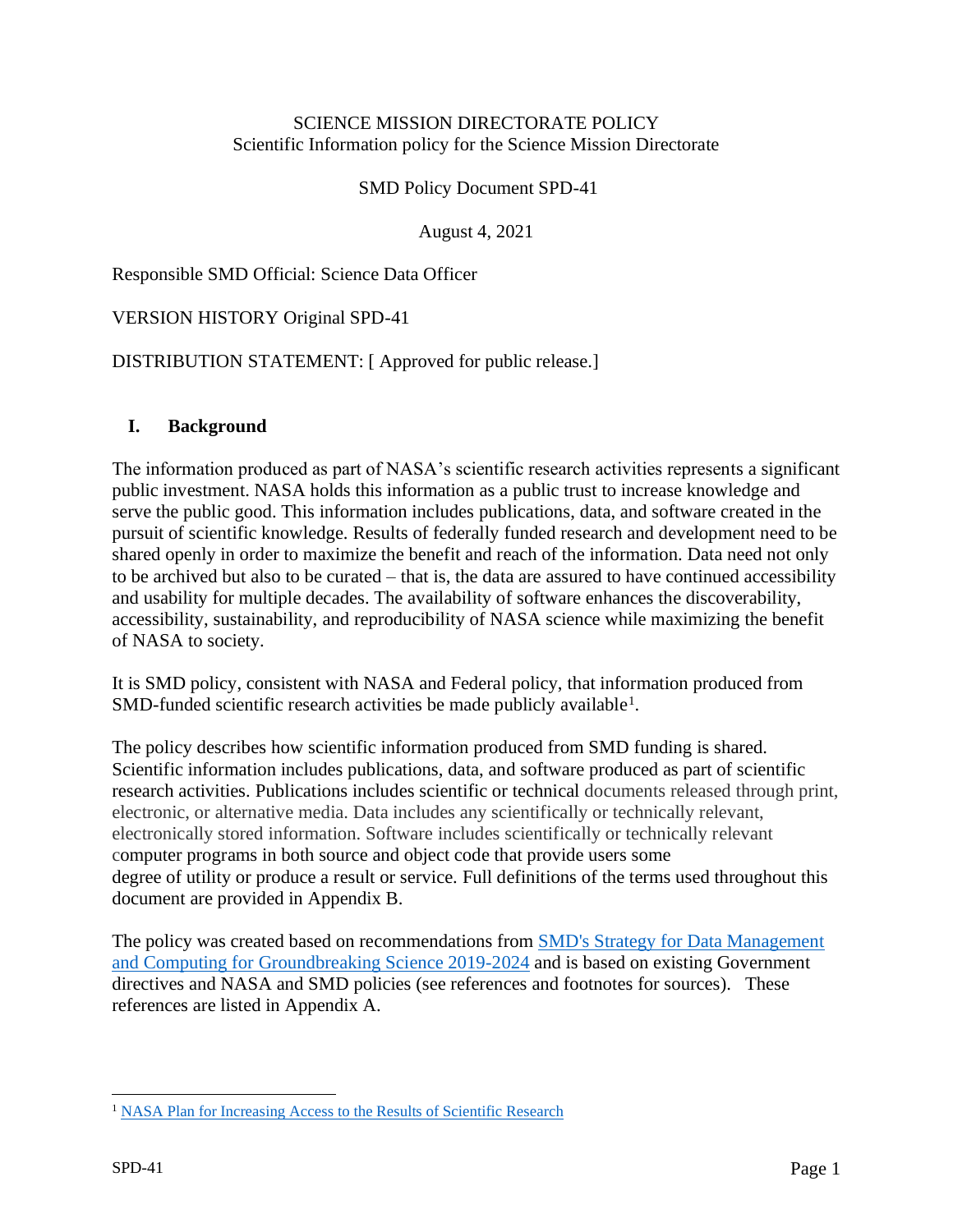# **II. Applicability**

- A. This policy applies to all SMD-funded scientific activities regardless of the funding vehicle. This shall include, at a minimum:
	- a. Information produced by SMD-funded missions. Missions include strategic or flagship missions and investigations selected under Announcements of Opportunity (AOs), including those selected under the Stand-Alone Missions of Opportunity Notice (SALMON) and Cooperative Agreement Notices (CANs). This class of information will be referred to as 'Mission' information.
	- b. Information produced by investigations funded via research awards. This includes funding from investigations selected under NASA Research Announcements (NRAs), including those selected under the Research Opportunities in Space and Earth Science (ROSES) NRA. This class will be referred to as 'Research' information.
		- i. This also includes investigations funded via research sub-awards for research made as part of Mission-funded activities or cooperative agreements (e.g., Hubble Space Telescope observing awards).
		- ii. Research awards can include grants, cooperative agreements, contracts, task orders, interagency transfers, direct internal NASA funding, and other applicable funding vehicles.
	- c. Information produced by other SMD-funded activities such as, but not limited to, experiments, investigations using sub-orbital platforms, field campaigns, or citizen science projects.
- B. This policy applies to scientific information produced from SMD-funded activities. This shall include:
	- a. Publications: Scientific and technical documents released through print, electronic, or alternative media.
		- i. This includes peer reviewed manuscripts, technical reports, conference materials, and books.
		- ii. This does not include laboratory notebooks, preliminary analyses, drafts of scientific papers or preprints, plans for future research, peer review reports, or communications with colleagues.
	- b. Data: information that can be stored digitally and accessed electronically.
		- i. Information produced by missions include observations, calibrations, coefficients, documentation, algorithms, and any ancillary information.
		- ii. Information needed to validate the scientific conclusions of peer-reviewed publications. This includes data underlying figures, maps, and tables.
		- iii. This does not include laboratory notebooks, preliminary analyses, drafts of scientific papers, plans for future research, peer review reports, communications with colleagues, or physical objects, such as laboratory specimens.
	- c. Software: computer programs in both source and object code that provide users some degree of scientific utility or produce a scientific result or service.
- C. There are no requirements in this policy on information produced from activities which are not funded by SMD.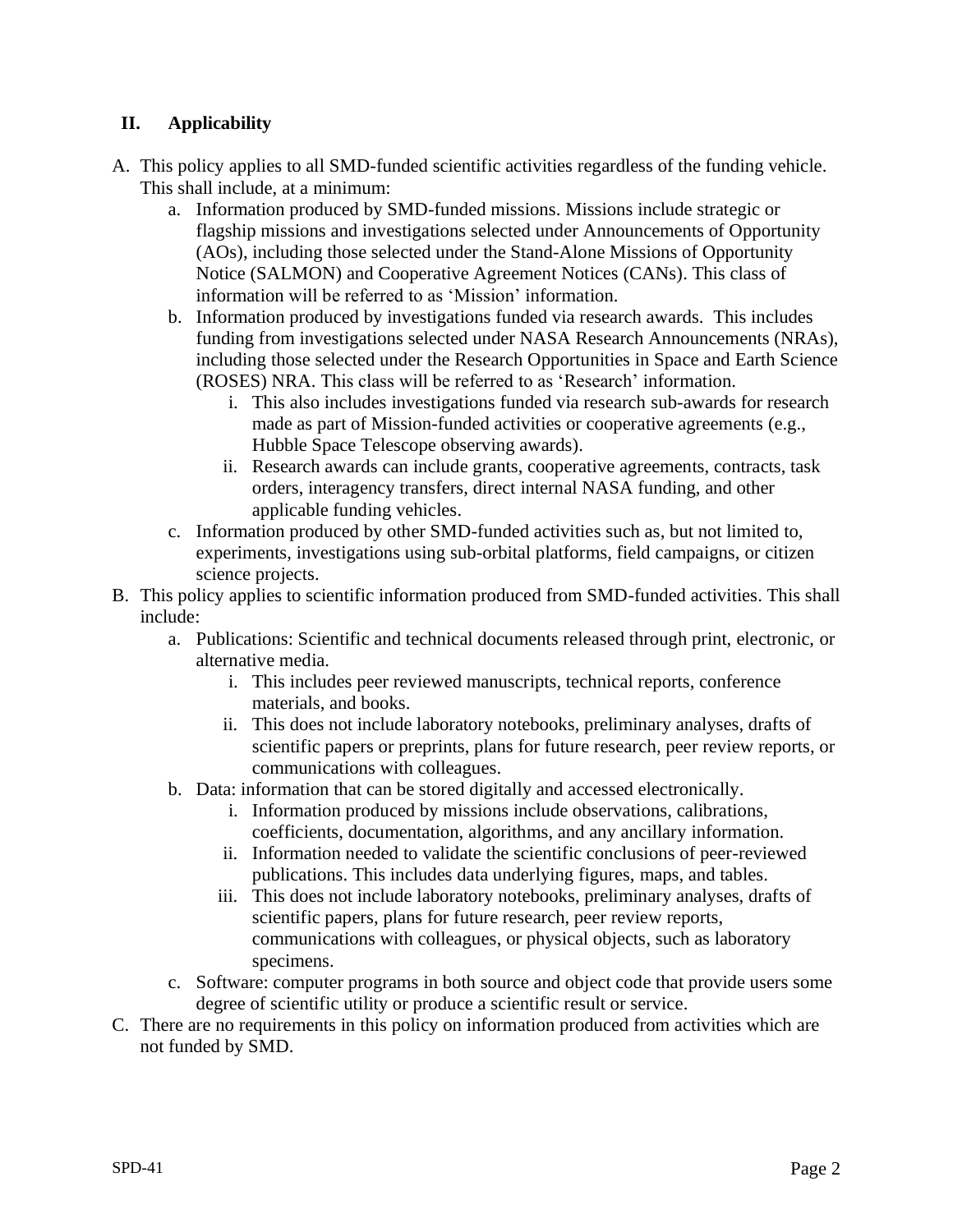- D. Information subject to specific laws or regulations that would prevent the release of this information are exempt from this policy. The relevant laws and regulations that generate exceptions include but are not limited to:
	- a. patent or intellectual property law,
	- b. the Export Asset Regulations (EAR),
	- c. the Health Insurance Portability and Accountability Act (HIPAA),
	- d. the International Traffic in Arms Regulation (ITAR), and
	- e. the Federal laws and regulations governing classified information or security requirements.
- E. This policy does not apply to information exempted by the Freedom of Information Act<sup>2</sup> such as pre-decision information collected or produced as part of a panel review.
- F. In this directive, all mandatory actions (i.e., requirements) are denoted by statements containing the term "shall." The terms: "may" or "can" denote discretionary privilege or permission, "should" denotes a good practice and is recommended, but not required, "will" denotes expected outcome, and "are/is" denotes descriptive material.

### **III. General Policies**

In furtherance of NASA's goal of widespread access to the results of NASA SMD-funded research, the following policies apply to all SMD-funded scientific activities.

- A. All SMD-funded publications, that is publications funded by SMD or reporting on SMDfunded research, shall be made publicly accessible.
	- a. As-accepted, peer reviewed manuscripts shall be deposited in NASA's PubSpace repository and made publicly available no-later than 12-months after their publication date.<sup>3</sup>
- B. The following policies are applicable to data that has been produced by SMD-funding when it is made publicly available:
	- a. SMD-funded data shall be made publicly available without fee or restriction of  $use.<sup>4</sup>$ 
		- i. In rare circumstances where a variance has been granted to the free distribution of data, SMD will charge no more than the cost of dissemination for the distribution of data.<sup>5</sup>
	- b. Data formats shall be machine-readable (i.e., data are reasonably structured to allow automated processing). <sup>6</sup>
	- c. SMD-funded data shall include robust, standards-compliant metadata that clearly and explicitly describe the data.
	- d. SMD-funded data shall be reusable with a clear, open, and accessible data license.<sup>7</sup>

<sup>2</sup> https://www.foia.gov/

<sup>3</sup> NPR 2200.2D

<sup>4</sup> OPEN Government Data Act

<sup>5</sup> OMB A-130

<sup>6</sup> OPEN Government Data Act

 $<sup>7</sup>$  Government works are by default in the U.S. public domain and should be used if no other license applies.</sup>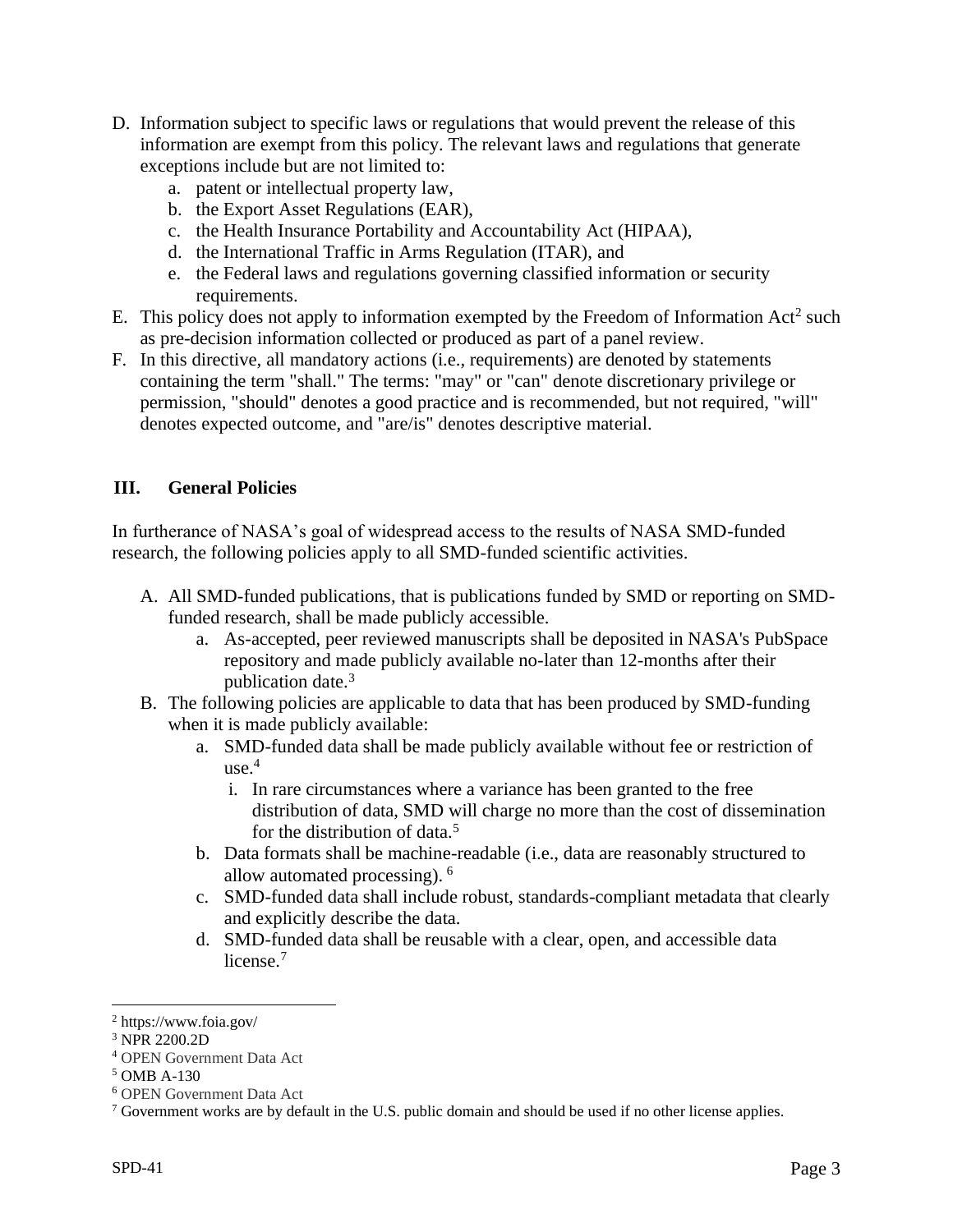- e. SMD-funded data collections shall be indexed as part of the NASA catalog of data. <sup>8</sup>
- C. The following policies are applicable to software that has been developed using SMDfunding when it is made publicly available:
	- a. SMD-funded software should be released under a permissive license that has broad acceptance in the community.
	- b. SMD-funded software shall be reported by the developers of the software so that it can be indexed as part of the NASA catalog of software. $9,10$ 
		- i. This does not include single use software or commercial software.
- D. New technologies developed from SMD funding shall be reported to NASA.<sup>11,12</sup>
- E. The repositories of SMD information (data, software, and publications) shall comply with standards for accessibility for all electronic and information technology to people with disabilities.<sup>13</sup>
- F. The repositories of SMD information shall comply with a principle of non-discriminatory data access so that all users will be treated equally. Any variation in accessibility of SMD data will result solely from the capability, equipment, and connectivity of the user.<sup>14</sup>
- G. All SMD-funded scientific activities shall have data management plans describing the management and release of data to facilitate the implementation of these information policies.<sup>15</sup>
	- a. For some activities such as those focused on education, a data management plan may not be required at the discretion of the selection official. However, the policy is still applicable to any scientific information produced during those activities.
	- b. Software that is used in the activity should be described as part of the data management.
- H. SMD's policies should remain consistent with best practices to maximize access to information and to keep costs as low as possible. <sup>16</sup>
- I. SMD should provide information for how best to meet these policies. Where possible, SMD should provide additional information and tools to support meeting these policies.<sup>17</sup>
- J. In external agreements, SMD should encourage the adoption of similar policies by its partners to ensure the usability of the data to the scientific community.<sup>18</sup>
	- a. SMD should engage in ongoing partnerships with other Federal agencies to increase the effectiveness and reduce the cost of its science program. Interagency cooperation should include sharing of data from satellites and other sources, mutual validation and calibration data, and consolidation of duplicative capabilities and functions.

<sup>8</sup> NPD 2200.1

<sup>9</sup> NPR 2210.1C

<sup>10</sup> [NASA Grant and Cooperative Agreements Manual](https://www.nasa.gov/offices/ocfo/gpc/regulations_and_guidance)

<sup>11</sup> NPD 2091.1

<sup>12</sup> NASA FAR 1852.227

<sup>&</sup>lt;sup>13</sup> Section 508 of the US Rehabilitation Act

<sup>14</sup> OMB A-130

<sup>15</sup> NPD 2230.1

<sup>16</sup> OMB A-130

<sup>&</sup>lt;sup>17</sup> Strategy for Data Management and Computing for Ground-Breaking Science 2019-2024

<sup>&</sup>lt;sup>18</sup> [NASA Plan for Increasing Access to the Results of Scientific Research](https://www.nasa.gov/sites/default/files/atoms/files/206985_2015_nasa_plan-for-web.pdf)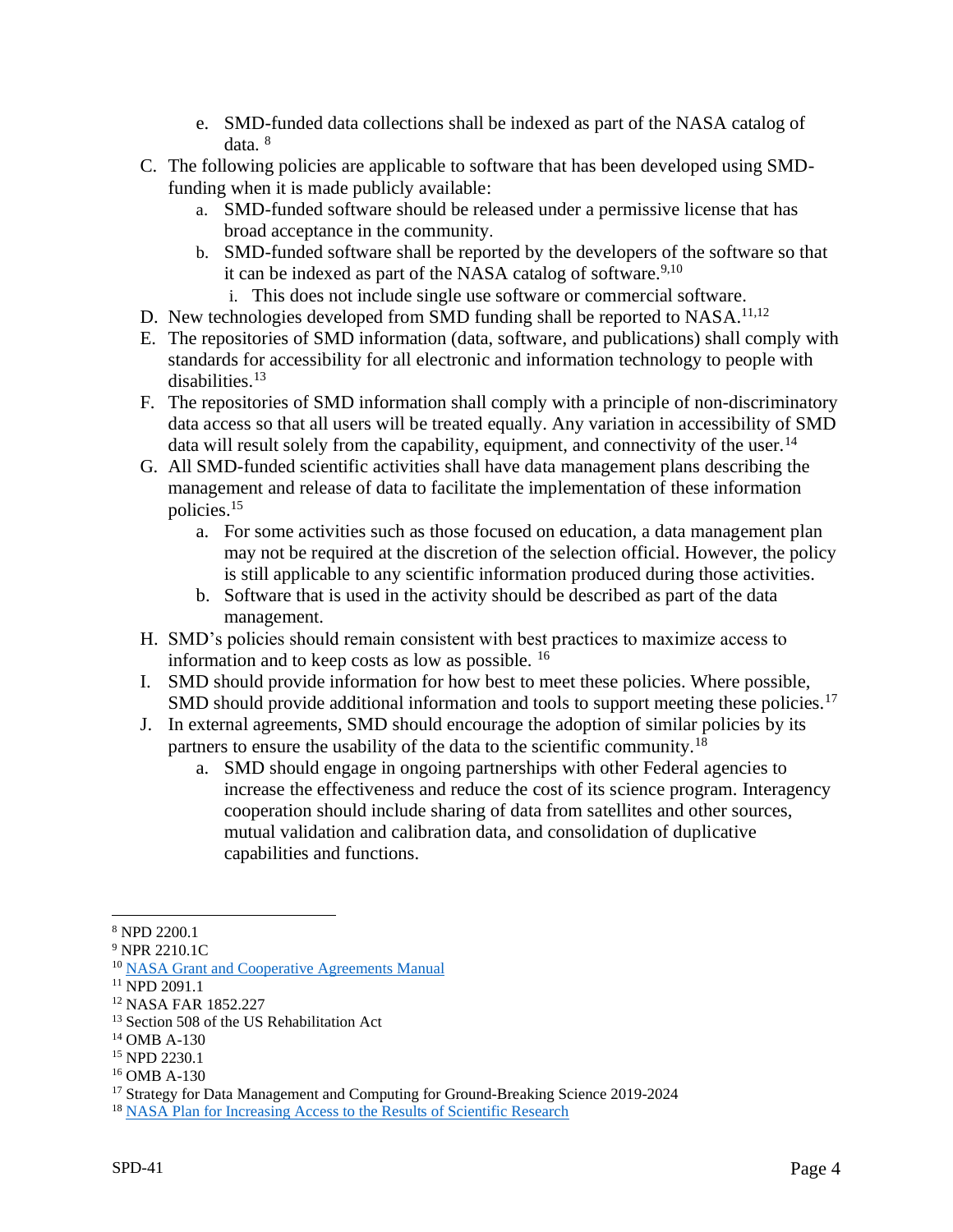- b. SMD should require that all information for scientific research is accessible when negotiating agreements with an international partner, another agency, a private entity, a commercial interest, or industry.
	- i. SMD shall restrict access to information only to the extent required by the governing Memorandum of Understanding (MOU).
- K. SMD should encourage the adoption of similar open software policies with external partners, contractors, and grantees to ensure the usability of software to the scientific community. SMD shall foster and encourage contributions and engagement with the open source community from all Federal employees, contractors, and grantees. This includes leveraging existing open source software and communities.<sup>19</sup>
- L. SMD should foster and encourage contributions and engagement with communities and organizations setting standards and best practices. 20,21

# **IV. Additional Policies for Missions**

In furtherance of NASA's goal of widespread access to the results of SMD-funded research, the following policies shall apply to all information produced from SMD missions in addition to the policies in Section III General Policies:

- A. Publications produced on all aspects of the Mission<sup>22</sup> shall be made publicly accessible via the NASA designated repository at the time of their publication. This includes peerreviewed publications, conference proceedings, technical reports, dissertations, and books.
	- a. Publications produced from investigations funded by research grants, sub-awards, or cooperative agreements made as part of Mission-funded activities will follow the General policies and Additional Policies for Research.
- B. In order to support reproducibility, SMD shall commit to the full and open sharing of information produced by NASA SMD Missions. This includes observations, calibrations, coefficients, documentation, software, algorithms, technical reports, and any ancillary information or work product related to the Mission.
- C. There shall be no period of exclusive access to Mission data. A period after the data have been obtained may be allowed for activities such as calibration and validation of the data. This period shall be as short as practical and shall not exceed six months.
- D. SMD shall commit to the full and open sharing of data produced by partner-led missions in which NASA participates.
- E. Mission software shall be released through the NASA software release authority.<sup>23</sup>

<sup>19</sup> OMB M-16-21

<sup>20</sup> Strategy for Data Management and Computing for Ground Breaking Science 2019-2024

 $^{21}$  OMB M-16-21

<sup>&</sup>lt;sup>22</sup> Mission data are released into the public domain and non-SMD-funded activities have no requirements with respect to the usage of that data.

<sup>&</sup>lt;sup>23</sup> NPR 2210.1 Release of NASA Software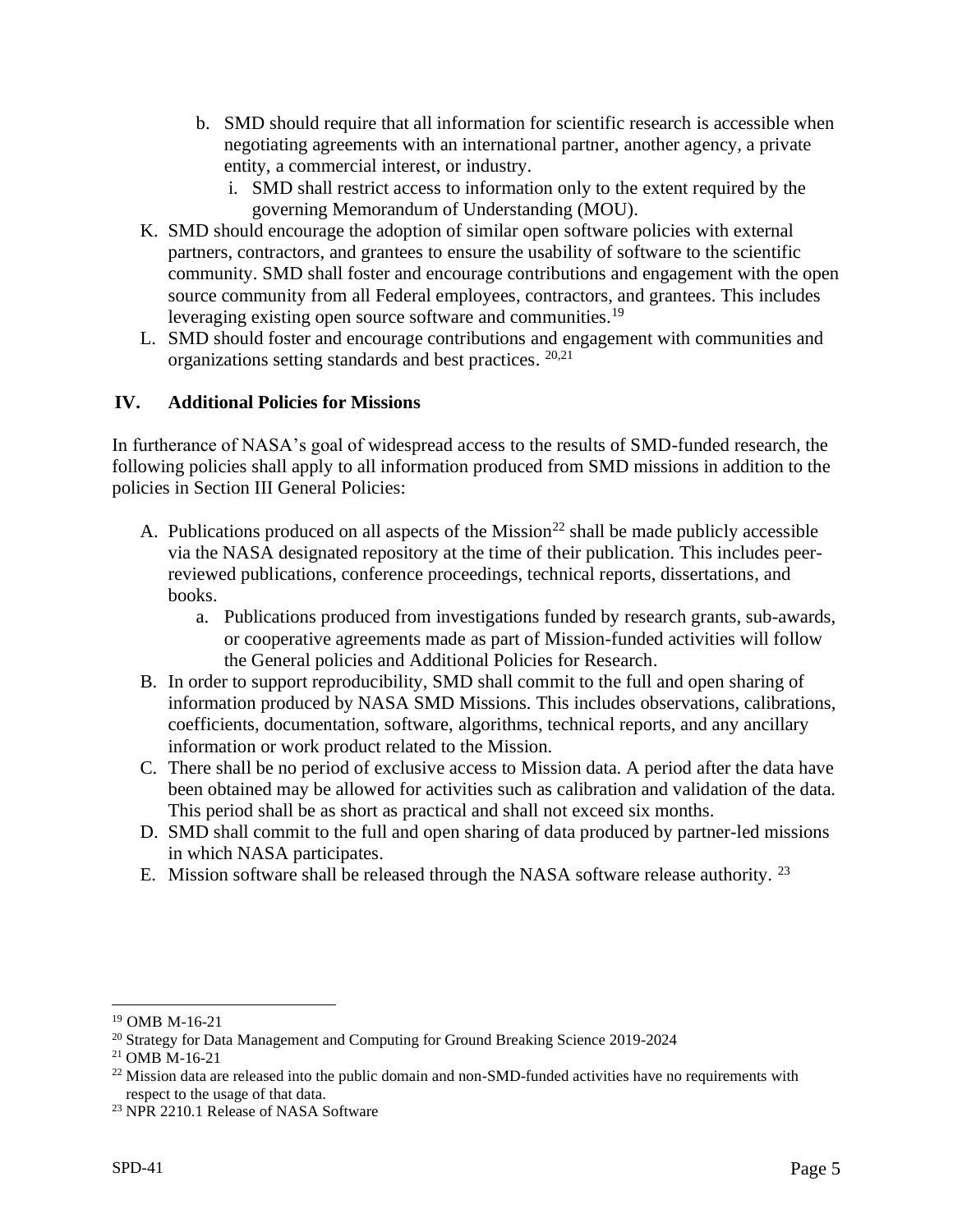## **V. Additional Policies for Research**

In furtherance of NASA's goal of widespread access to the results of SMD-funded research, the following policies shall apply to all information produced from SMD-funded research in addition to the policies in Section III General Policies:

- A. Research data shall become publicly available no later than the publication of the peerreviewed article that describes it. 24
	- a. This includes any information needed to validate the scientific conclusions of peer-reviewed publications that result from an award. This includes data and software required to derive the findings communicated in figures, maps, and tables.
	- b. This does not include laboratory notebooks, preliminary analyses, drafts of scientific papers, plans for future research, peer review reports, communications with colleagues, or physical objects, such as laboratory specimens.
- B. In order to achieve reproducibility, research software developed using SMD funding and used in support of a scientific, peer-reviewed publication should be released as open source software no later than the publication date.
	- a. This does not include commercial software.

## **VI. Additional Policies for other SMD-funded Activities**

- A. Unless otherwise stated, other SMD-funded activities shall follow the same policies as for Research (see Section V Additional Policies for Research) in terms of release of data, software, and publications.
- B. Data collected as part of crowdsourcing projects or citizen science projects shall be made public.<sup>25</sup>

## **VII. Variances**

- A. The SMD Associate Administrator (AA) is the final authority on this policy and shall determine the reasonableness of any variances to it. The SMD AA may delegate their responsibility as needed.
- B. The individual science divisions of SMD may implement additional policies that build upon this policy to make information more accessible. This may extend this policy in a variety of ways, including but not limited to, adding characteristics to the definition of an acceptable data repository, specifying specific repositories that meet the requirements, or specifying a particular data format or file type.

<sup>24</sup> [NASA Plan for Increasing Access to the Results of Scientific Research](https://www.nasa.gov/sites/default/files/atoms/files/206985_2015_nasa_plan-for-web.pdf)

<sup>25</sup> American Innovation and Competitiveness Act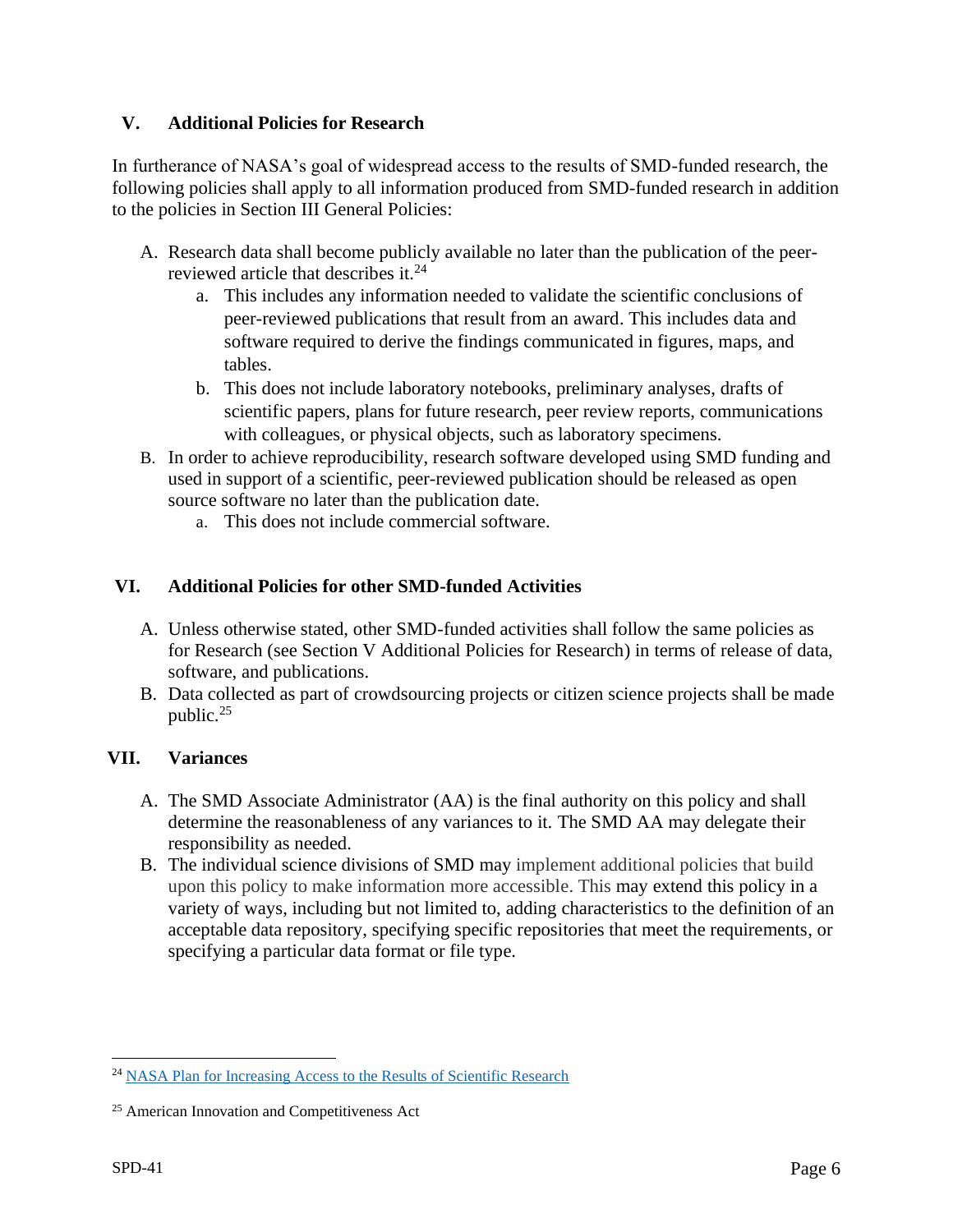#### **VIII. Appendix**

### **Appendix A. References**

- NASA Policies
	- o NPD 20911.C [Inventions Made by Government Employees](https://nodis3.gsfc.nasa.gov/displayDir.cfm?t=NPD&c=2091&s=1B)
	- o NPD 2200.1 [Management of NASA Scientific and Technical Information](https://nodis3.gsfc.nasa.gov/displayDir.cfm?t=NPD&c=2200&s=1D)
	- o NPR 2200.2 [Requirements for Documentation, Approval and Dissemination of](https://nodis3.gsfc.nasa.gov/displayDir.cfm?t=NPR&c=2200&s=2D)  [Scientific and Technical Information](https://nodis3.gsfc.nasa.gov/displayDir.cfm?t=NPR&c=2200&s=2D)
	- o NPR 2210.1 [Release of NASA Software](https://nodis3.gsfc.nasa.gov/displayDir.cfm?Internal_ID=N_PR_2210_001C_&page_name=Preface)
	- o NPD 2230.1 [Research Data and Publication Access](https://nodis3.gsfc.nasa.gov/displayDir.cfm?t=NPD&c=2230&s=1)
	- o NPD 7100.1 [Curation of Institutional Scientific Collections](https://nodis3.gsfc.nasa.gov/displayDir.cfm?t=NPD&c=7100&s=10F)
	- o NASA [FAR Supplement 1852.227](https://www.nasa.gov/pdf/531752main_NASA%20Procurment%20Regs%20Relating%20to%20Patents%20and%20Copyrights.pdf)
	- o [NASA Plan for Increasing Access to the Results of Scientific Research](https://science.nasa.gov/science-red/s3fs-public/atoms/files/NASA_Plan_for_increasing_access_to_results_of_federally_funded_research1.pdf)
	- o [NASA Grant and Cooperative Agreements Manual](https://www.nasa.gov/offices/ocfo/gpc/regulations_and_guidance)
	- o [NASA Guidebook for Proposers](https://www.nasa.gov/offices/ocfo/gpc/regulations_and_guidance)
- Acts
	- o OPEN Government Data Act, as part of the [Foundations for Evidence Based](https://www.congress.gov/bill/115th-congress/house-bill/4174/text#toc-H8E449FBAEFA34E45A6F1F20EFB13ED95)  [Policymaking Act](https://www.congress.gov/bill/115th-congress/house-bill/4174/text#toc-H8E449FBAEFA34E45A6F1F20EFB13ED95)
	- o [American Innovation and Competitiveness Act](https://www.congress.gov/bill/114th-congress/senate-bill/3084?q=%7B%22search%22%3A%5B%22cite%3APL114-329%22%5D%7D&r=1&s=1)
- Memorandum and Government Directives
	- o M-13-13: [Open Data Policy-Managing Information as an Asset](https://www.whitehouse.gov/sites/whitehouse.gov/files/omb/memoranda/2013/m-13-13.pdf)
	- o OSTP [Increasing Access to the Results of Federally Funded Research](https://obamawhitehouse.archives.gov/sites/default/files/microsites/ostp/ostp_public_access_memo_2013.pdf)
	- o Executive Order 13642: [Making Open and Machine Readable the New Default](https://www.govinfo.gov/content/pkg/CFR-2014-title3-vol1/pdf/CFR-2014-title3-vol1-eo13642.pdf)  [for Government Information,](https://www.govinfo.gov/content/pkg/CFR-2014-title3-vol1/pdf/CFR-2014-title3-vol1-eo13642.pdf)
	- o OMB M-16-21: [Federal Source Code Policy: Achieving Efficiency,](https://www.whitehouse.gov/sites/whitehouse.gov/files/omb/memoranda/2016/m_16_21.pdf)  [Transparency, and Innovation through Reusable and Open Source Software](https://www.whitehouse.gov/sites/whitehouse.gov/files/omb/memoranda/2016/m_16_21.pdf)
	- o OMB A-130: [Managing Information as a Strategic Resource](https://obamawhitehouse.archives.gov/sites/default/files/omb/assets/OMB/circulars/a130/a130revised.pdf)
	- o Section 508 [IT Accessibility](https://www.section508.gov/)
	- o Resources for open data: [https://resources.data.gov](https://resources.data.gov/)
	- o Nation Security Presidential Memorandum 33: [Supported Research and](https://trumpwhitehouse.archives.gov/presidential-actions/presidential-memorandum-united-states-government-supported-research-development-national-security-policy/)  [Development National Security Policy](https://trumpwhitehouse.archives.gov/presidential-actions/presidential-memorandum-united-states-government-supported-research-development-national-security-policy/)

Reports

- SMD's Strategy for Data Management and Computing for [Groundbreaking](https://science.nasa.gov/files/science-red/s3fs-public/atoms/files/SDMWG_Full%20Document_v3.pdf) Science 2019-[2024](https://science.nasa.gov/files/science-red/s3fs-public/atoms/files/SDMWG_Full%20Document_v3.pdf)
- NASA SMD Archives Processing and Data [Exploitation](https://science.nasa.gov/files/science-red/s3fs-public/atoms/files/NASA%20SMD%20Archives%20Processing%20and%20Data%20Exploitation%20Summary%20Report.pdf) Summary Report
- NASA SMD [Maximizing](https://science.nasa.gov/files/science-red/s3fs-public/atoms/files/NASA%20SMD%20Maximizing%20the%20Scientific%20Return%20of%20NASA%20Data%20Workshop%20Report.pdf) the Scientific Return of NASA Data Workshop Report
- [Open source software policy options for NASA Earth and Space Sciences](https://www.nap.edu/catalog/25217/open-source-software-policy-options-for-nasa-earth-and-space-sciences)
- [Open Science by Design](https://www.nap.edu/catalog/25116/open-science-by-design-realizing-a-vision-for-21st-century)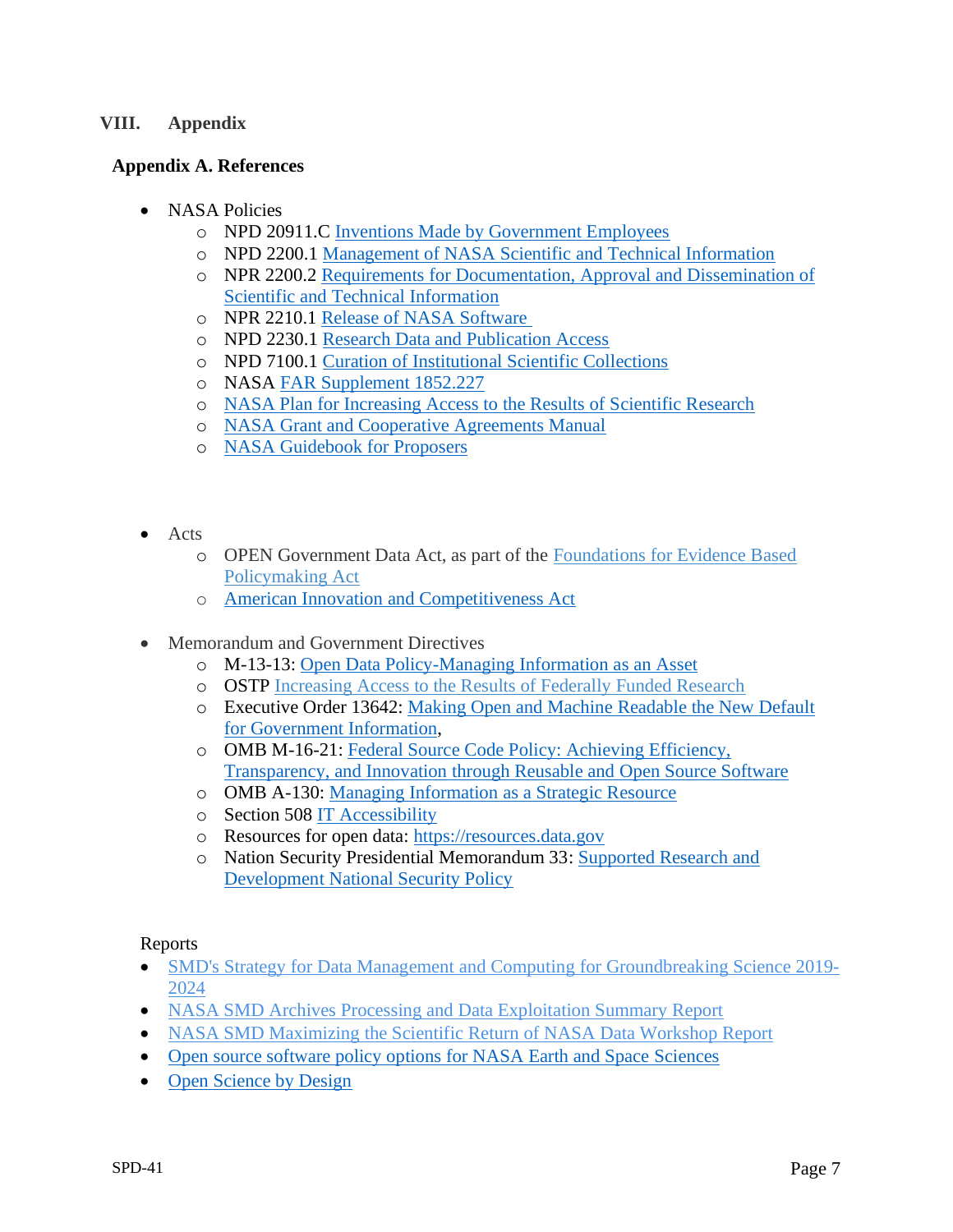### Community Standards

- [FAIR](https://www.go-fair.org/fair-principles/)
- [Open Source Initiative](https://opensource.org/)
- *Science Journal* [open source policy](http://www.sciencemag.org/authors/science-editorial-policies)
- *Nature* [open source policy](http://www.nature.com/authors/policies/availability.html#code)
- [AGU Data policy](https://www.agu.org/Publish-with-AGU/Publish/Author-Resources/Policies/Data-policy)
- American Astronomical Society
	- o [Data Guidelines](https://journals.aas.org/data-guide/)
	- o [AAS Software policy](https://journals.aas.org/policy-statement-on-software/)

### Existing SMD Policies and Guides

- Earth Science
	- o <https://science.nasa.gov/earth-science/earth-science-data/data-information-policy>
	- o [https://earthdata.nasa.gov/collaborate/open-data-services-and-software/esds-open](https://earthdata.nasa.gov/collaborate/open-data-services-and-software/esds-open-source-policy)[source-policy](https://earthdata.nasa.gov/collaborate/open-data-services-and-software/esds-open-source-policy)
- Heliophysics
	- o [https://hpde.gsfc.nasa.gov/Heliophysics\\_Data\\_Policy\\_v1.2\\_2016Oct04\\_signed.pd](https://hpde.gsfc.nasa.gov/Heliophysics_Data_Policy_v1.2_2016Oct04_signed.pdf) [f](https://hpde.gsfc.nasa.gov/Heliophysics_Data_Policy_v1.2_2016Oct04_signed.pdf)
- Planetary Data:
	- o <https://pds.nasa.gov/datastandards/about/>
- Citizen Science
	- o https://science.nasa.gov/science-red/s3fs-public/atoms/files/SPD-33-Signed.pdf

## **Appendix B. Definitions**

Archive: The process of storing data to ensure long term retention.

Accessible: As per the definition in the [FAIR](https://www.go-fair.org/fair-principles/) principles, data are retrievable by their identifier using standardized communications protocols.

Commercial Software: Software produced for the purposes of sale. This includes software that would be classified as commercial-off-the-shelf (CoTS) and software that NASA does not have a license to distribute.

Data**:** Any electronically stored information. This includes:

- Information produced by missions include observations, calibrations, coefficients, documentation, algorithms, and any ancillary information.
- Information needed to validate the scientific conclusions of peer-reviewed publications. This includes data underlying figures, maps, and tables.
- This does not include laboratory notebooks, preliminary analyses, drafts of scientific papers, plans for future research, peer review reports, communications with colleagues, or physical objects, such as laboratory specimens.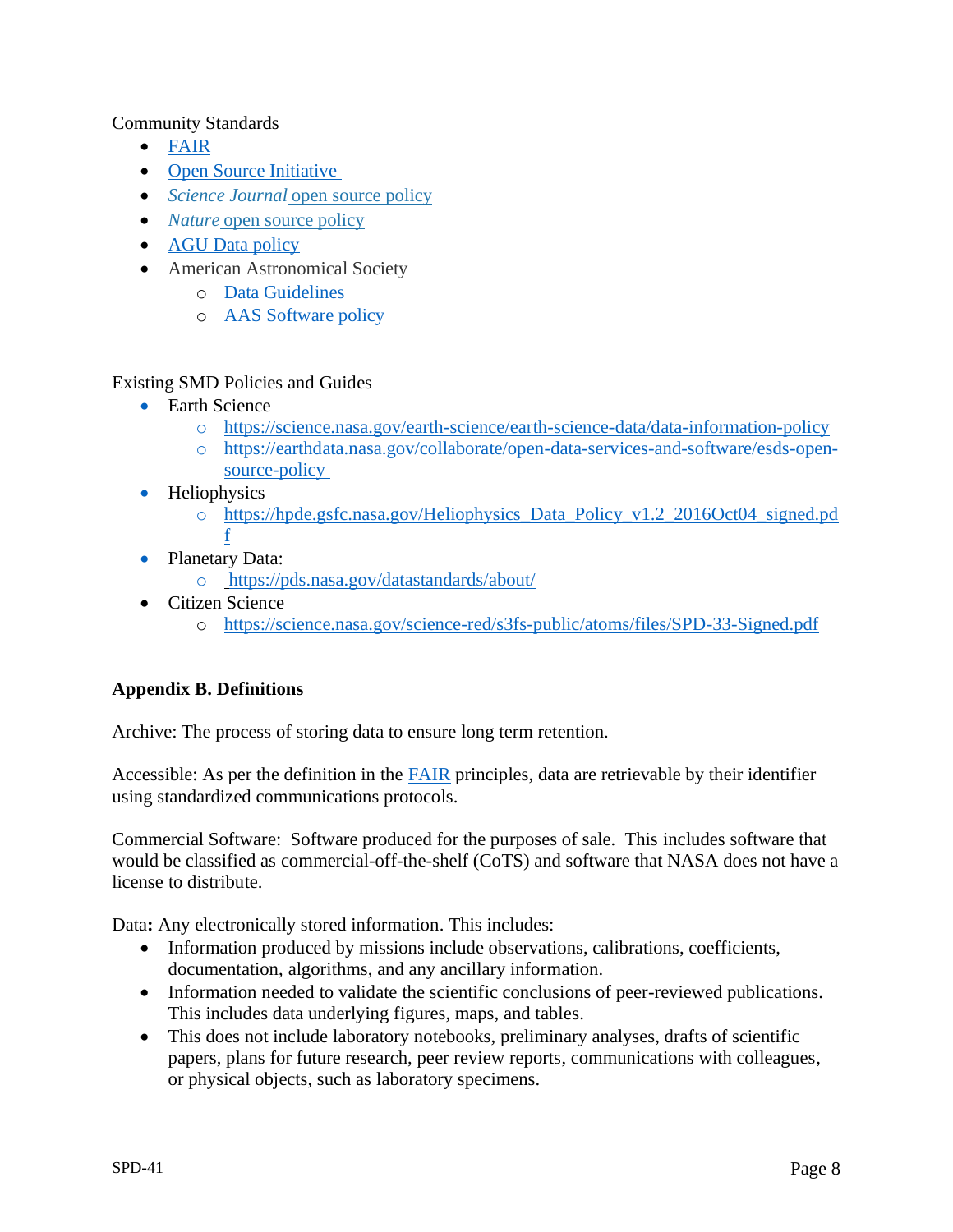Data Management Plan (DMP): A document that describes whether and how data will be shared and preserved. A DMP should be [compliant with NASA policies.](https://www.nasa.gov/open/researchaccess/data-mgmt) A DMP includes any software that would enable the replication/reproduction of published results and any future research building on those results

Findable: As per the definition in the [FAIR](https://www.go-fair.org/fair-principles/) principles, metadata and data should be easy to find for both humans and computers.

Information: Scientific knowledge produced as part of a research activity. This can include, but is not limited to, publications, data, and software.

Interoperable: As per the definition in the [FAIR](https://www.go-fair.org/fair-principles/) principles, data are able to be work with other applications or workflows for analysis, storage, and processing.

Open Source Software (OSS): Software that can be accessed, used, modified, and shared by anyone. OSS is often distributed under licenses that comply with the definition of "Open Source" provided by the [Open Source Initiative](https://opensource.org/osd) or meet the definition of "Free Software" provided by the [Free Software Foundation.](https://www.gnu.org/philosophy/free-sw.html)

Persistent identifier: A long-lasting reference to a digital source. The digital object identifier (DOI) system is an example of a persistent identifier.

Permissive license: Guarantee the free use, modification, and redistribution of software while still permitting proprietary derivative works. Examples include the [Apache License 2.0,](https://opensource.org/licenses/Apache-2.0) the [BSD](https://opensource.org/licenses/BSD-3-Clause)  [3-Clause "Revised" License,](https://opensource.org/licenses/BSD-3-Clause) and the [MIT License.](https://opensource.org/licenses/MIT)

Publication: Documents released through print, electronic, or alternative media. This includes peer reviewed manuscripts, technical reports, conference materials, and books. This does not include laboratory notebooks, preliminary analyses, drafts of scientific papers or preprints, plans for future research, peer review reports, or communications with colleagues.

Report: Documents produced through print, electronic, or alternative media containing Scientific and Technical information. These documents are usually not peer reviewed. This includes Technical Publication, Technical Memorandum, Contractor Report, Conference Publication, Special Publication , and Technical Translation. This does not include interim research Grant Reports.

Repository: An organized store of the data that makes data findable and accessible.

Review: Assessment of SMD-funded activities by an individual or group. This may include a panel, standing review board, or senior review.

Reusable: As per the definition in the [FAIR](https://www.go-fair.org/fair-principles/) principles, metadata and data should be welldescribed so that they can be replicated and/or combined in different settings. This includes releasing the data with a clear and accessible data usage policy.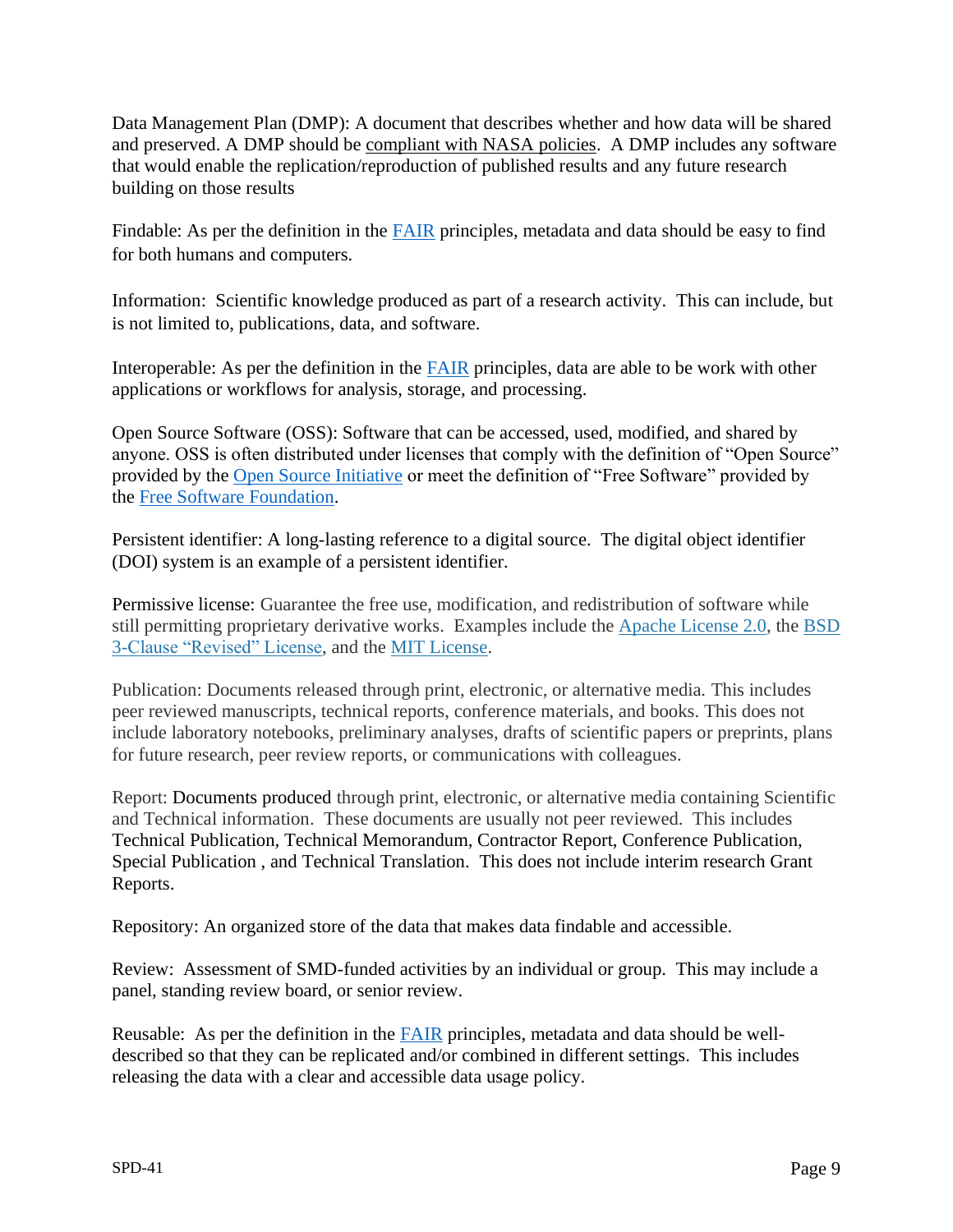Single use software: Software written for use in unique instances, such as making a plot for a paper, or manipulating data in a specific way.

Software: computer programs in both source and object code that provide users some degree of utility or produce a result or service.

Software project: An activity to develop software. A software project typically has a version control platform on which develop can occur collaboratively.

Source code: Human-readable set of statements written in a programming language that together compose software. Programmers write software in source code, often saved as a text file on a computer. The terms code and source code are often used interchangeably.

## **Appendix C. Acronym List**

AA: Associate Administrator

AAS: American Astronomical Society

AGU: American Geophysical Union

AO: Announcement of Opportunity

BSD: Berkeley Software Distribution

CAN: Cooperative Agreement Notice

DMP: Data Management Plan

DOI: Digital Object Identifier

EAR: Export Asset Regulations

FAIR: Findable, Accessible, Interoperable, and Reusable

HIPAA: Health Insurance Portability and Accountability Act

ITAR: International Traffic in Arms Regulation

MIT: Massachusetts Institute of Technology

MOU: Memorandum of Understanding

NPD: NASA Policy Directive